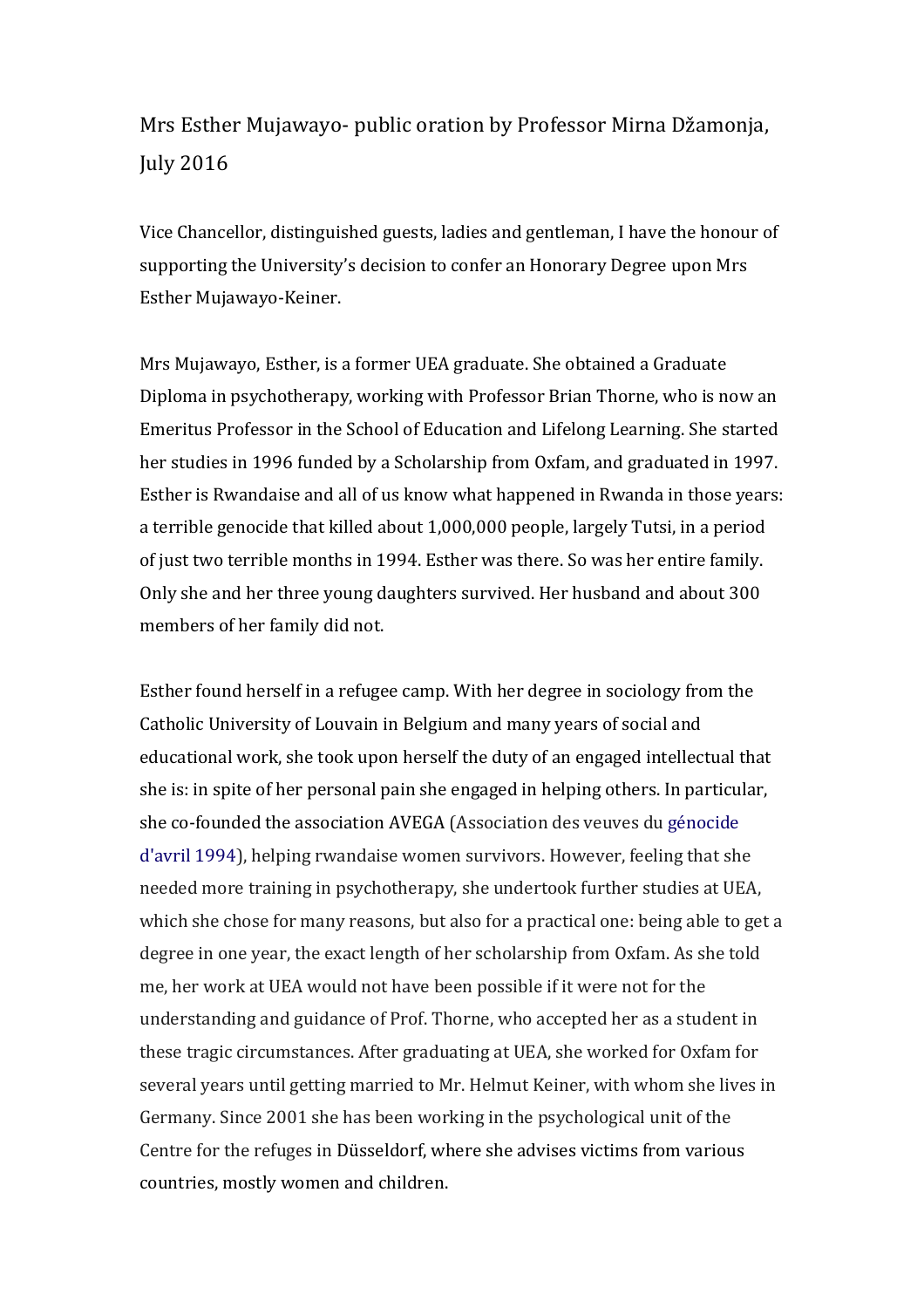Esther is also an author: she wrote two books, "Survivantes" ("Women who survived") and "*La fleur de Stéphanie"* ("Stephanie's flower") (co-authored with the journalist Souâd Belhaddad). In the first of the books, she describes the life before the genocide, leading to the complex political background of it, pointing out various international responsibilities and failures, which those who have thought of the problem will bring back all the way to the early days of colonisation. She engages especially with women victims who continue to be discriminated in various ways, for example not being offered a treatment for AIDS after having been raped in war crimes.

"Stephanie's flower" is a book about return to Rwanda 12 years after the genocide, searching for the remains of her sister Stephanie and Stephanie's children. This was supposed to be helped by the Rwandan Peace process, which included the confessions by the murderers and forgiveness, if such a thing is possible in these circumstances, by the victims. But none of the murderers wanted to speak and all that Esther found remaining was a tree that her sister planted. The book questions the soundness of the supposed Peace Process and the possibility of forgiveness, with the conclusion that we should first help the victims and then ask them if they can forgive.

Both of her books (in the French edition) contain interviews with Simone Veil, the celebrated French politician and feminist.

Last week I-had the occasion to share the news of Esther's Honorary Degree with another celebrated French (and Congolese) personality, the writer Alain Mabanckou, who on this occasion said: "Esther M. est celle qui a le mieux su traduire dans des mots aussi simples que touchants les fêlures causées par la tragédie rwandaise", meaning that "Esther is the one who was best able to translate in her simple but probing words the cleavage left by the rwandaise tragedy".

Esther has many engagements, including plenary talks in various conferences, such as the 2004 *International Forum in Stockholm* and the opening ceremony of